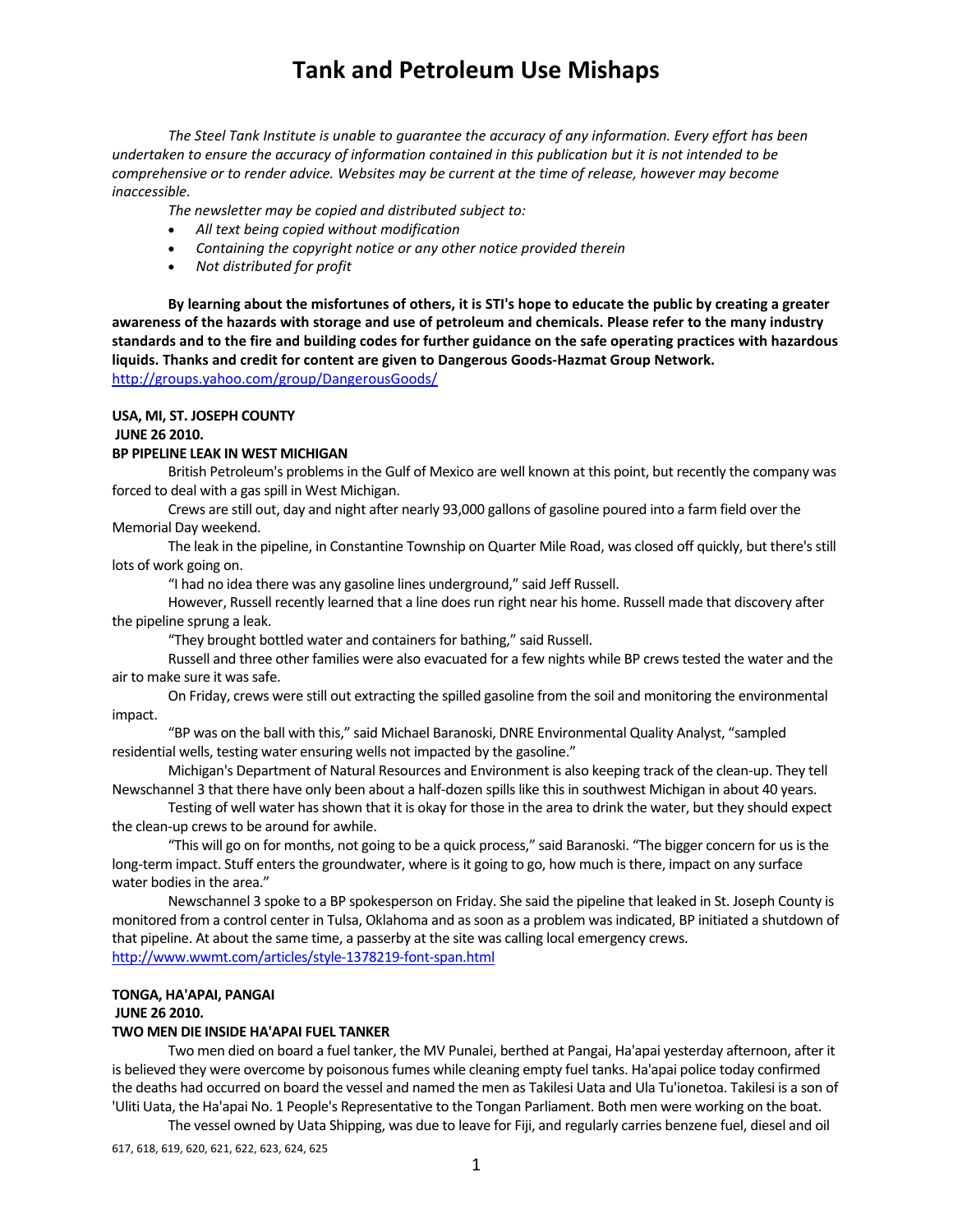#### between Fiji and Ha'apai.

Sgt Tonga 'Onevai of the Tonga Navy in Ha'apai, who supervised the recovery of the bodies, said that at 5:30pm yesterday he noticed a commotion on the wharf. He went on board the MV Punalei a small tanker that carries fuel. He looked down and could see two men were lying inside the tank and they looked as if they had been dead for quite some time.

"The fumes coming out of the tank were very strong," he said. He said the men were getting ready for the MV Punalei to go to Fiji to get some fuel and the normal practice was that when it is empty they open it up for a while before they go inside to prepare for the trip. But he thought that this time they went in while the fumes were strong without protective gear.

He said the recovery effort was difficult but they found some oxygen apparatus on board the ship and were able lower a man into the tank to recover the bodies. It is understood that the bodies of the two men were being returned to Tongatapu this afternoon on board the MV Pulupaki.

http://www.matangitonga.to/article/tonganews/outerislands/20100625\_tonga\_uata\_tuionetoa\_deaths.shtml

### **USA, W.VA, CHARLESTON JUNE 26 2010. BEFORE FATAL LEAK, DUPONT SCRAMBLED TO FIX PHOSGENE PROBLEMS**

*Ken Ward Jr*

In the hours before a fatal Jan. 23 phosgene leak at the DuPont Co. plant in Belle, company officials were scrambling to fix problems with the phosgene tanks and hoses involved in the accident, according to a newly released DuPont investigation report.

The day before the leak, DuPont was having trouble with pressure from one of two phosgene cylinders that supplies the chemical building block to a pesticide production unit, according to the report.

DuPont replaced the supply hose on one of the two tanks when it discovered damage that had been covered up by a manufacturer'slabel, but apparently missed similar damage on the other tank's hose, which eventually leaked, the report said.

Shortly after 2 p.m. on Jan. 23, longtime plant worker Danny Fish was sprayed with phosgene as he conducted a safety check inside a shed where DuPont keepsthe phosgene supply cylinders.

DuPont initially said Fish was transported to a local hospital "for treatment and observation as part of the standard protocol for exposure to this material." Fish died the following day.

Phosgene is a valuable building block for making other chemicals and DuPont usesit to produce various crop protection chemicals. But, it is also extremely toxic. It was used as a chemical weapon in World War I, and is considered dangerous even in very tiny levels.

Previously, the U.S. Chemical Safety Board hassaid the braided‐wire phosgene hose that leaked at DuPont showed signs of serious wear, and the federal Environmental Protection Agency reported that it was long overdue to be replaced.

But the new DuPont report provides the most details to date of what happened leading up to the fatal leak that has prompted numerousfederal investigations and led Sen. Robert C. Byrd to say he was "alarmed" by safety lapses at the Belle plant.

Last week, DuPont provided a copy of its internal report to various regulatory agencies. Initially, the company insisted that 24 entire pages of the 31‐page document contained "confidential businessinformation" that could not be released.

The Gazette‐Mail asked the state Department of Environmental Protection for a copy of the entire report. DEP officials reviewed it, and questioned DuPont's broad claim for confidentiality. Earlier this week, DuPont withdrew most of its claims for confidentiality and DEP provided a copy of the complete report.

According to the report, DuPont had begun mixing a batch of chemicals at about 10:45 a.m. the day before the leak. But the flow of phosgene from one of the two tanks -- the one referred to as the "hillside" cylinder -- was "insufficient."

Plant operators began "switching between" the hillside cylinder and a second tank known as the "riverside cylinder," the DuPont report said. "Sufficient flow was obtained from the riverside cylinder, but switching the cylinders did not resolve the low flow issue on the hillside cylinder," the report said.

According to the report, plant operators thought, "the flow issue was due to a problem with the valve on the hillside phosgene hose assembly" because the valve would not open as much as it usually did.

"The operators left the manual valves from the riverside cylinder to the process open after the batch was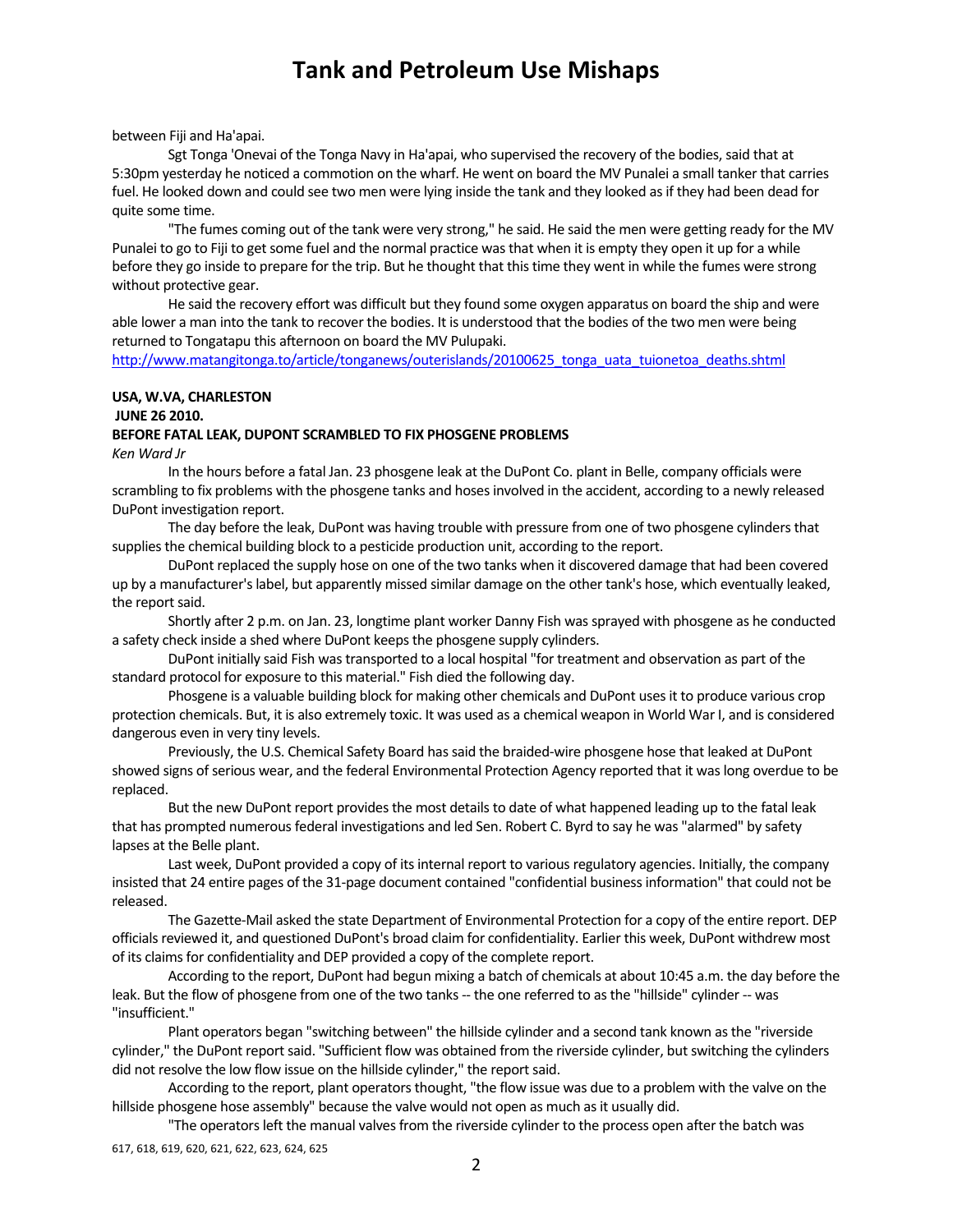complete," the report said. "The liquid phosgene was not evacuated from the hose and valve assembly."

That evening, DuPont decided to replace the hillside cylinder's hose assembly the next morning before starting another batch of chemicals.

Workers cleared phosgene from the hillside cylinder's hose assembly, and at the same time closed the valves between the riverside cylinder and the pesticide unit, the report said.

At about 9:15 a.m. on Jan. 23, a mechanic replaced the hillside cylinder hose and valve assembly. The next batch of chemicals was started at about 9:55 a.m. using the hillside cylinder.

Workers put the hillside cylinder's old hose into a bucket of water to decontaminate it, the report said. Later, they noticed "there was a section of the wire over‐braid approximately one‐half inch long that was missing around the full circumference of the hose.

"The missing over‐braid on the hillside hose had not been apparent to the operators or mechanics when they removed it from service because it is believed that a manufacturer'stag wastightly wrapped around the hose and covered the area of missing over-braid," the DuPont report said. "The manufacturer's tag was no longer present when the hillside hose was removed from the bucket of water.

"After the missing over‐braid was observed on the hillside hose, the operators visually checked the riverside hose for similar damage while it was in service," the report said. "A manufacturer's tag was wrapped around the riverside hose, and no deterioration of the wire over‐braid was apparent on the riverside hose."

At about 2 p.m. that afternoon, Fish went into the phosgene shed to check the hillside phosgene cylinder weight on a scale.

"While the operator was checking the hillside phosgene cylinder weight on the scale, he heard a 'pop' and was sprayed with phosgene from the riverside hose, believed to be in the form of a fine mist/vapor," the DuPont report said. "The operator passed away the following day."

http://wvgazette.com/News/201006250813

#### **USA, OK, MARLOW JUNE 28 2010.**

### **2 CRITICALLY INJURED IN EXPLOSION IN SOUTHERN OKLA**

Two men were critically burned in an explosion that occurred while they worked on oil field equipment at a south Oklahoma business. Stephens County Sheriff Wayne McKinney says Ricky Faust of Foster and Faron Pierce of Duncan were injured in the explosion at Eagle Iron and Metal just east of Marlow. Pierce islisted in critical condition at a Dallas hospital and Faust is in critical condition in an Oklahoma City hospital. Officials at both hospitals say each man has severe burns over about half their bodies. McKinney says it appears one of the men was cutting with a torch or a saw that sparked the explosion about 2:15 p.m. Thursday.

http://www.tulsaworld.com/news/article.aspx?subjectid=298&articleid=20100626\_298\_0\_MARLOW740859

# **CANADA, ALTA, SHERWOOD PARK**

### **JUNE 28 2010.**

#### **SMALL BLAZE IN STORAGE TANK VENT AT ALBERTA REFINERY QUICKLY EXTINGUISHED**

It took just under two hours to put out a small fire that broke out Saturday night in a storage tank roof vent at an Imperial Oil refinery just east of Edmonton. Officials at the scene of the fire at the facility in Sherwood Park refused to comment. A recorded message on a company phone information line said that crewsfrom the refinery responded to a fire just after 10 p.m. in the roof vent of a tank used to store asphalt. The blaze was extinguished just before midnight and there were no injuries. Erin Carrier, an official with Alberta Environment, says the government agency was notified of the incident, noting it was a small blaze that did not prompt any air quality concerns. There´s no word on the cause of the fire or the extent of damage.

http://www.oilweek.com/news.asp?ID=28570

#### **CANADA, SK, CARIEVALE JUNE 29 2010. LIGHTING STRIKES, TANK EXPLODES**

#### *Sylvia MacBean*

A lightning strike on the weekend caused an explosion in an oilfield storage tank northwest of Carievale, sending plumes of dense, black smoke skyward that could be seen for kilometres around the area.

The lightning struck a 400‐barrel tank of crude oil belonging to Gold River Oil and Gas Ltd. of Calgary at around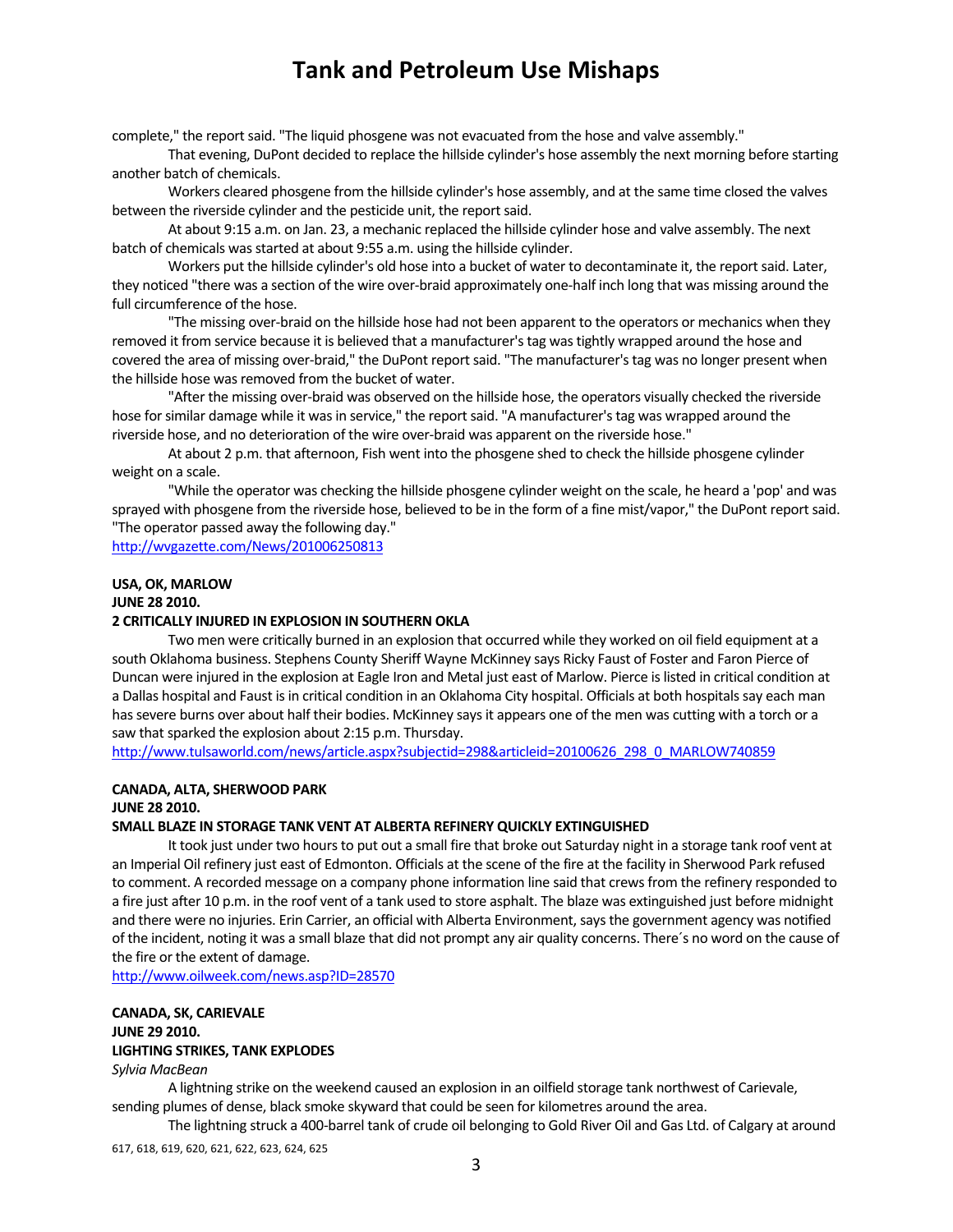5:30 a.m. Saturday.

Norman Gordon lives 200 metres from oilfield lease, which is located on his farmland.

"I heard the thunder from the lightning strike. I knew it was close and then a little while later an oil worker knocked at my door and said the oil tank was on fire," he said.

"So, I went out to where the Carnduff fire trucks were stationed and watched it burn," he said, adding it burned all day long.

"There were two volunteer firefighters who stayed and watched it all night. The fire truck came this morning and sprayed it down with foam," said Gordon on Sunday.

The Carnduff fire department responded, but firefighters could only keep watch asthe oil tank burned and make sure the fire didn't spread to neighbouring cropland.

"It is so wet that the fire couldn't spread anywhere," Gordon said.

Gordon said he isn't worried about the close proximity of the oilfield site to his home.

"The oil battery has been there for five years. I receive a cheque from the oil company once a year. It isfor surface rights," he said.

A second lightning strike on the weekend hit another 400‐barrel oilfield tank near Stoughton. The fire department from that community responded.

http://www.leaderpost.com/technology/Lighting+strikes+tank+explodes/3209897/story.html#ixzz0wEq9hT2U

#### **USA, MO, COLUMBIA JUNE 29 2010.**

#### **FOUR INJURED IN HYDROGEN EXPLOSION AT MU LAB**

Four people were injured after an explosion rocked a building on the University of Missouri campus in Columbia on Monday afternoon.

According to school officials, the explosion occurred around 2:20 p.m. in Schweitzer Hall, which houses the university's biochemistry department. According to a statement from MU, the blast is believed to have been caused by a "spontaneous combustion" of gases including hydrogen and nitrogen that were being used in research experiment.

Fire officials say that a 2,000 pound hydrogen tank exploded on the third floor of the building near the intersection of College and University Avenues.

The explosion blew out all of the windows in one corner of the building, which was evacuated following the explosion. School officials say that the building is now closed until further notice.

The four victims were transported to University Hospital in Columbia, where one remains hospitalized in good condition. The school says that the Columbia Fire Department is investigating the explosion. http://www.fox4kc.com/news/wdaf‐story‐mu‐blast‐hydrogen‐062810,0,7624123.story

### **USA, OK, KIEFER**

**JULY 1 2010.** 

#### **TWO INJURED IN KIEFER TANK EXPLOSION**

Two people are injured after a tanker explosion in Kiefer. The explosion took place around 11am Wednesday in Kiefer. The two injured have been life-flighted to Tulsa. Witnesses on scene tell NewsChannel 8 that one man did suffer serious burns. Jim Smith, a nearby landowner, said he noticed a several thousand gallon tank leaking oil and salt water on Monday and he called to report the leak. Crews arrived on Tuesday to repair the leak and had returned today to continue their work when the explosion took place. Smith said he heard two loud explosions and looked out to see the two burned men running away from the fire. We are being told that the crew was using flaming torches on the tank when the fumes caught fire and exploded. Emergency officials on scene are waiting for the fire to burn itself out at this time.

http://www.ktul.com/news/stories/0610/751073.html

### **USA, AZ, PHOENIX**

**JULY 8 2010.** 

#### **ASPHALT LEAKING FROM STORAGE TANK AT PHOENIX MANUFACTURING PLANT**

*Catherine Holland*

The Phoenix Fire Department was called out to an asphalt plant early Wednesday morning to deal with what was first reported as an oil leak from a 50,000-barrel storage tank.

Paramount Petroleum Corporation, the largest manufacturer of paving and roofing asphalt products in the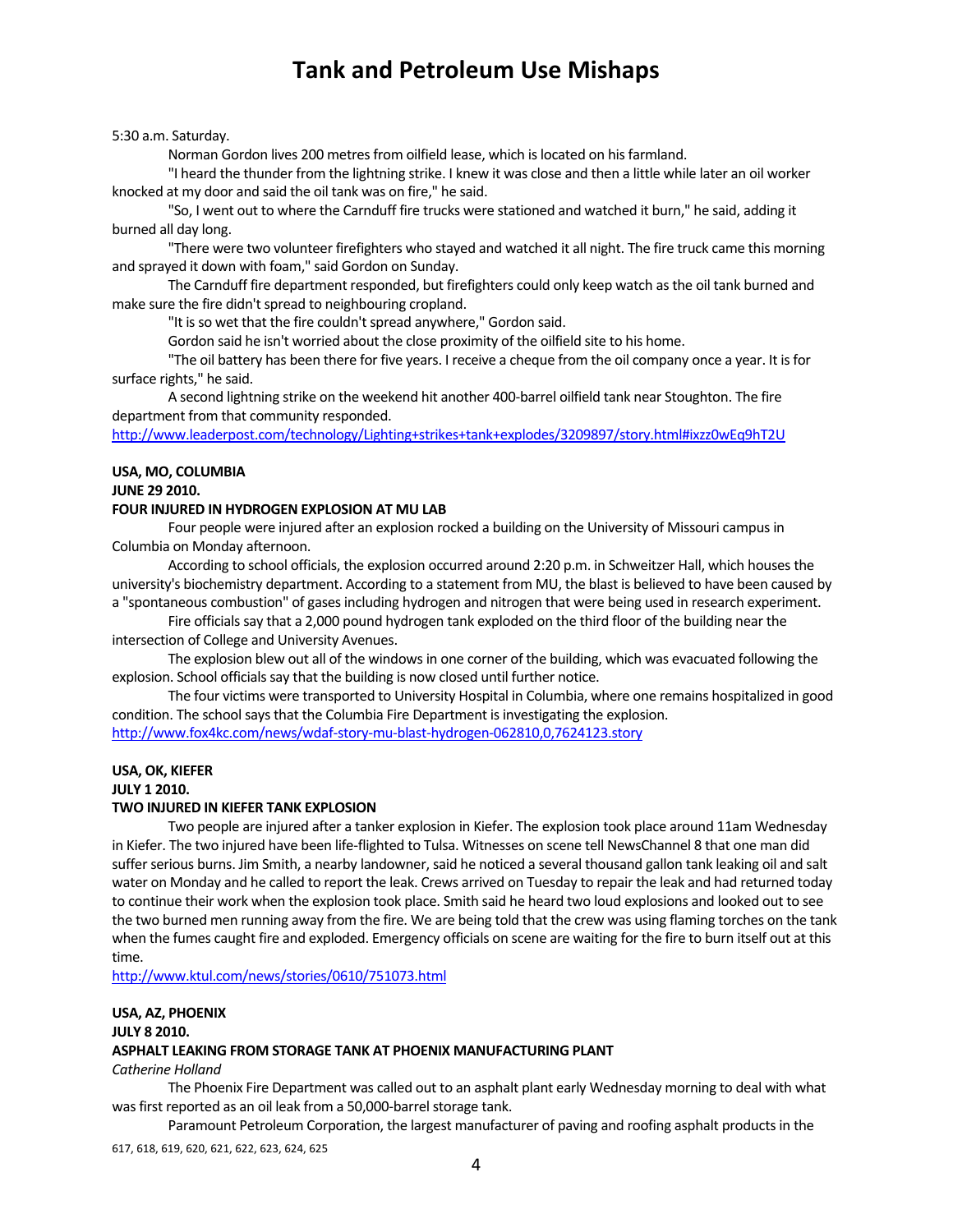western U.S., islocated at 19th Avenue and McDowell Road.

Firefighters initially shut down McDowell Road between 19th Avenue and the freeway. They re-opened it a short time later after determining there was no hazardous-materials situation.

What was actually leaking from the storage tank was warm liquid asphalt. When in itsliquid state, asphalt has a consistency similar to molasses. Once it starts to cool off, which usually happens fairly quickly, it begins to harden.

According to Capt. Scott Walker of the Phoenix Fire Department, the leaking asphalt was being contained in a dyke that's built around the tank just for that purpose.

"Originally, we had a large assignment out here to make sure this oil was going to be contained," Walker explained.

Walker said the facility has the proper systems in place to handle the situation. As soon as the leak was discovered, shortly before 7 a.m., Paramount Petroleum began offloading the liquid asphalt to other storage tanks.

Walker said the dyke around the damaged tank, which was only about 70 percent full, is designed to hold its entire contents ‐‐ 50,000 barrel.

"[The liquid asphalt] will not overflow the dyke," he said.

Several firefighters, including a fire‐prevention unit, remained on the scene to monitor the situation and the cleanup.

Because asphalt hardens as soon as it begins to cool, just like when a street is being paved, there is no danger of it seeping into the ground and causing an environmental issue, said a Paramount spokesman. That means the leak should not have any impact outside the facility.

Paramount said it has notified all of the appropriate environmental and safety agencies.

The biggest issue Paramount isfacing now is cleanup at itsfacility. The hardened asphalt will have to be pounded into smaller bits -- like when a street is torn up -- and removed.

No injuries were reported in the incident.

http://www.azfamily.com/news/local/Oil‐leaking‐from‐storage‐tank‐at‐Phoenix‐asphalt‐plant‐97945089.html

#### **USA, MN, PARK RAPIDS**

**JULY 8 2010.** 

#### **FUEL SPILL ADDS TO WEEKEND HEADACHES**

An underground fuel tank leaked near the Thomason Law Office in Park Rapids after heavy rains fell in the region Sunday night. Pollution control officials were called in to mop up the smelly mess Sunday. Residents reported 5 to 6 inches of rain overnight, flooded basements and sump pumps running nonstop. Standing water was a common sight.

http://www.parkrapidsenterprise.com/event/article/id/24247/

#### **INDIA, LUCKNOW**

**JULY 9 2010.** 

#### **SIX WORKERS DROWN IN SAUCE FACTORY TANK**

Six workers of a tomato sauce factory, including a woman, drowned in a 12‐foot‐deep tank filled with the raw material for making the product, in Talkatora area in Lucknow on Wednesday night. The mishap took place when the woman worker of Akansha food products in Mayapuram locality went near the tank to clean the area and accidentally fell into it and her coworkers jumped one after the other to save her, police said, adding six bodies have been taken out. Another injured worker was rushed to the Trauma centre for treatment, they said.

http://www.ndtv.com/article/cities/six-workers-drown-in-sauce-factory-tank-36397

### **USA, CO, ENGLEWOOD JULY 10 2010.**

#### **EXPLOSION KILLS WELDER IN ENGLEWOOD**

A worker was killed Thursday in an explosion at a large commercial holding tank in Englewood, authorities said. The blast happened at about 4:30 p.m. at ACI Services on South Raritan Street. ACI Services is an environmental contractor. Marla Wilcox with the Englewood Fire Departmentsaid the victim was preparing to weld a 21,000 gallon tank that holds water, gasoline, diesel and/or oil when a spark caused fumes to ignite. The worker sustained serious injuries to his face and was blown off the tank, Wilcox said. Other employees pulled the worker to safety and initiated CPR. The man was transported by ambulance to a nearby hospital. His name was not released. ACI recovers contaminates from businesses, sites, etc. They process the products removing flammables from water for proper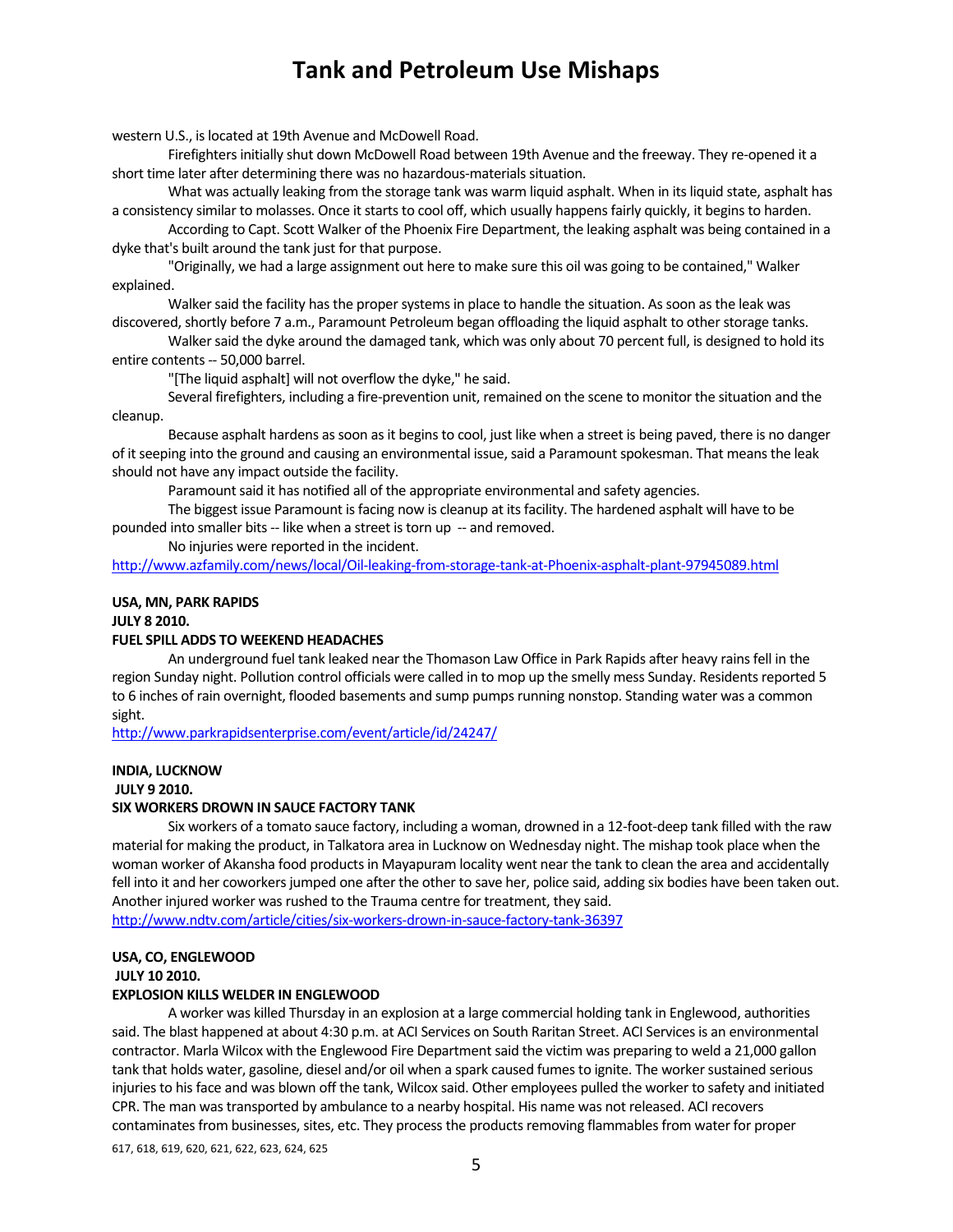disposal.

http://www.kwgn.com/news/kdvr‐englewood‐blast‐txt,0,1512072.story

#### **USA, TX, WISE CO JULY 15 2010. TANK EXPLOSION INJURES 2**

*Brandon Evans*

A tank battery exploded Tuesday afternoon and sent men sailing through the air in northern Wise County. It occurred at a gas well site located off Farm Road 455, several miles west of Farm Road 51.

Firefighters from Greenwood/Slidell and Sanger fire departments arrived around 12:30 p.m. on the scene to find the tank crumpled and burned. The blast moved the massive metal tank several yards. The explosion covered nearby vehicles in oil and mud.

Two men were injured. One was transported to Denton Regional Hospital with first and/or second degree burns. The fire was quickly contained. Workers at the site extinguished the fire by the time fire trucks arrived.

The site was directly behind an Aruba Petroleum office. The site itself is owned by Gilbow Oil Field Services, a drilling fluid and tank truck company based in Bowie.

"Everybody is going to be all right," said owner Jim Gilbow. "They could of all been dead. The impact knocked one big boy about 15 feet."

Gilbow said it'stoo early in the investigation to know how the explosion occurred. He did say the man sent to the hospital was a private contractor who was welding at the site.

Two Gilbow Oil Field Service employees standing nearby were knocked through the air by the blast. Neither were sent to the hospital.

The explosion roared across the rolling prairie.

"A company doing oil field work about a half mile across the pasture felt the explosion," said Adam North, chief of Greenwood/Slidell Fire Department.

North said it appeared the explosion was caused when the electric welding arc ignited some fumes and blew up the canister.

"It's a wonder we didn't have anyone killed," North said.

One witnesssaid he heard a big boom and saw the long grassin the pasture flattened from the force of the blast.

Gilbow said they are working with investigators from the Texas Railroad Commission. They are also cleaning the site.

The tank probably contained a mixture of water, oil and gas. Gilbow said they've operated at the site forsix years and have never experienced any problems there.

North said he expects the injured welder to be released soon, and the injuries were not life threatening.

The incident marks the second tank battery explosion in Wise County this year. A series of tank batteries exploded March 19 at a Devon well site west of Decatur, injuring two people.

http://www.wcmessenger.com/news/content/EkZAEkuupFlMYdFDBk.php

### **AUSTRALIA, NEW SOUTH WALES, SYDNEY JULY 16 2010.**

#### **MAN ON FIRE AT WORKPLACE**

A man is in a critical condition in hospital after accidentally setting himself on fire at his workplace. The 25year-old man was decanting a drum of paint thinners at a sheet metal fabrication business in South Windsor, northwest Sydney, when he slipped in a puddle of the flammable liquid about 12.30pm (AEST) yesterday. Sparks from a nearby lathe ignited his clothing, enveloping him in flames. His colleagues attempted to put out the flames with a hose and fire extinguisher. The man was taken to the Royal North Shore Hospital suffering from serious burns to 40 per cent of his body. Police and workcover are investigating the incident.

http://www.heraldsun.com.au/news/breaking‐news/man‐on‐fire‐at‐workplace/story‐e6frf7jx‐1225892479899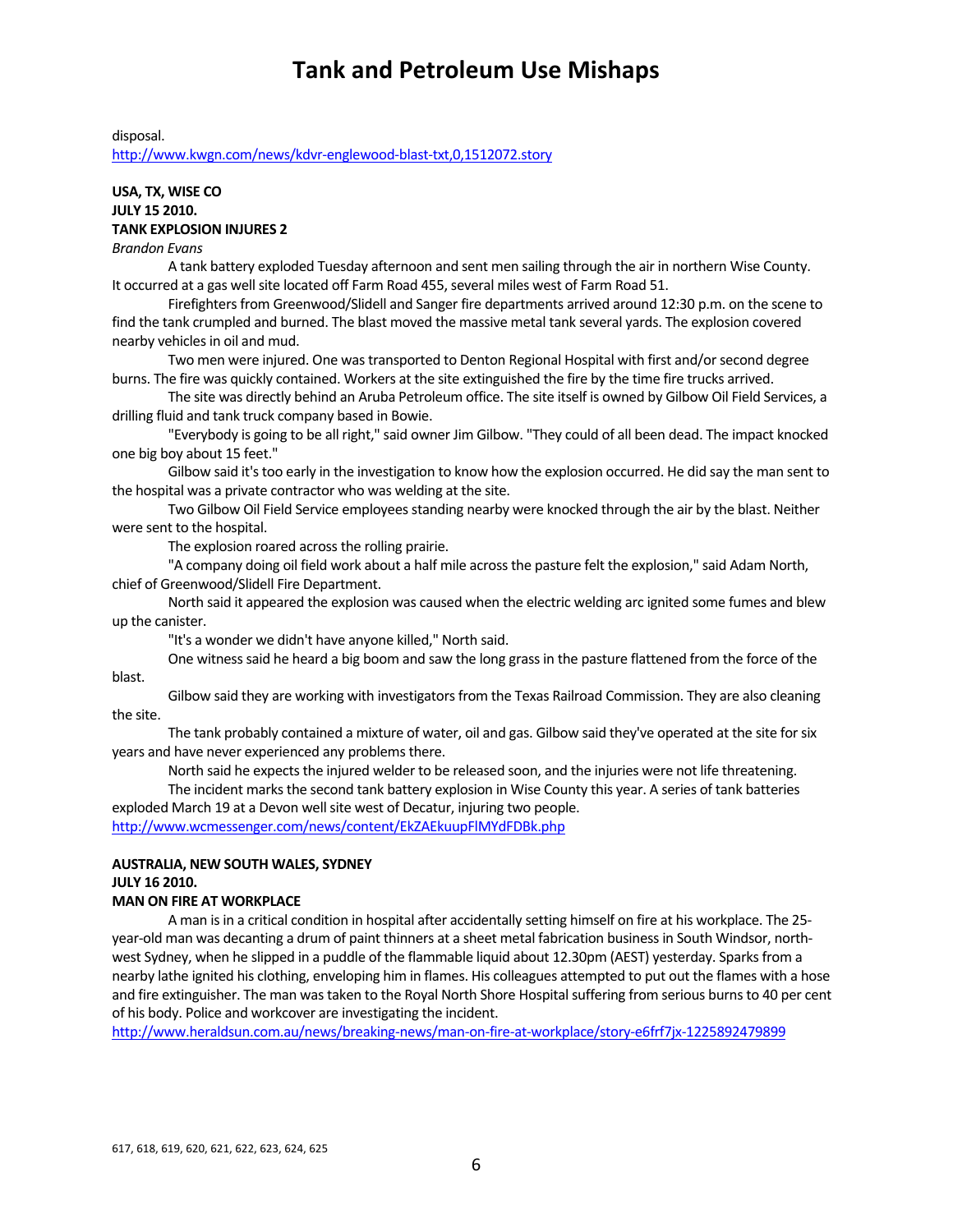#### **AUSTRALIA, QUEENSLAND, MACKAY JULY 22 2010. MAN DIES WELDING FUEL TANK**

A man has died in an industrial explosion at Mackay in central Queensland. A spokeswoman for the Queensland Department of Community Safety said the explosion in the Mackay suburb of Paget about 2.40pm (AEST) on Wednesday lifted the roof off of a factory. The blast is believed to be linked to the welding of a fuel tank. A fire was extinguished, the spokeswoman said. Police and fire investigators remain at the scene. http://news.ninemsn.com.au/national/7932946/man‐dies‐welding‐fuel‐tank

#### **USA, WASHINGTON DC, JULY 22, 2010. CSB ISSUES REPORT ON 2009 EXPLOSION AT VEOLIA ES TECHNICAL SOLUTIONS, L.L.C. HAZARDOUS WASTE FACILITY; WASTE INDUSTRY URGED TO IMPROVE SAFETY STANDARDS; RECOMMENDATIONS ISSUED TO ENSURE SAFER SITING OF BUILDINGS**

A U.S. Chemical Safety Board (CSB) case study released today on the 2009 explosion and fire at the Veolia ES Technical Solutions L.L.C. facility in West Carrollton, Ohio, calls on the industry to improve safety standards covering hazardous waste processing, handling, and storage facilities. The Board also recommended that fire protection codes be revised to require companies to determine safe distances between occupied buildings and potentially hazardous operating areas.

The accident occurred on May 4, 2009, when flammable vapor was released from a waste recycling process, ignited, and violently exploded. The blast seriously injured two workers and damaged 20 nearby residences and five businesses. CSB investigators found that the north wall of the lab and operations building – where the victims were injured – was less than 30 feet from the waste recycling processing area where the flammable vapor was released.

CSB Chairman Rafael Moure-Eraso said, "This accident should not have happened. Our report notes that OSHA cited the company for inadequate attention to processsafety management practicesin the handling of flammable liquids. But in case of an accident, I believe it is absolutely critical that buildings at chemical facilities be sited safe distances from process equipment to maximize the safety of workers. We are making recommendations that would help ensure that operating areas with occupied buildings such as control rooms be sufficiently separated from process areas containing flammable liquids and gases that have the potential to explode."

 The Board issued a recommendation to the National Fire Protection Association (NFPA), which develops codes and standards for industry, urging NFPA to require companies to perform engineering analyses to determine safe separation distances between buildings occupied by administrative and other personnel not essential to process operations, and buildings housing the potentially hazardous process equipment.

The Board also revised a previous recommendation to the Environmental Technology Council, a hazardous waste industry trade group, to petition the NFPA to develop a standard specific to hazardous waste treatment, storage and disposal facilities. This would include guidance on reducing the likelihood of fires, explosions, and releases of hazardous waste.

 Dr. Moure noted, "The Environmental Technology Council did not respond adequately to our 2007 recommendation, which we issued following an explosion and massive fire at the Environmental Quality hazardous waste facility in Apex, North Carolina, to work for more stringent standards in the hazardous waste industry. I strongly urge the industry to act now. These facilities, by their nature, contain wide varieties of flammable and toxic materials that can cause significant injury to workers and threaten the well being of nearby communities. Facility owners and operators need stricter technical requirements to improve the safety of life and property."

The report notes that after a normal run of the tetrahydrafuran (THF) solvent recovery process at the Veolia facility, the unit operator began a routine shutdown. Completing the process required blowing nitrogen back through the circulation piping to clean it, prior to closing valves.

CSB lead investigator Johnnie Banks said, "At the time of the shutdown, witnesses reported hearing the sound of a sudden, loud vapor release and smelling a very strong odor of THF solvent which knocked several employees to their knees. It was a matter of just a couple of minutes until the highly flammable vapor ignited."

 The vapor drifted to the laboratory and operations building and found an ignition source inside the building. A worker in the control room reported being enveloped in a fireball that went through the building. The first explosion knocked over a bank of lockers, severely injuring an employee and pinning him underneath.

 Because of the extensive fire damage, the CSB was unable to conclusively determine the exact initiating event for the vapor release, concluding one of two possible scenarios likely occurred. In the first scenario, air may have been drawn into a tank containing THF residue and peroxides, causing increased pressure in the tank and forcing flammable vapor from the tank to escape through a manway cover or a vacuum breaker.